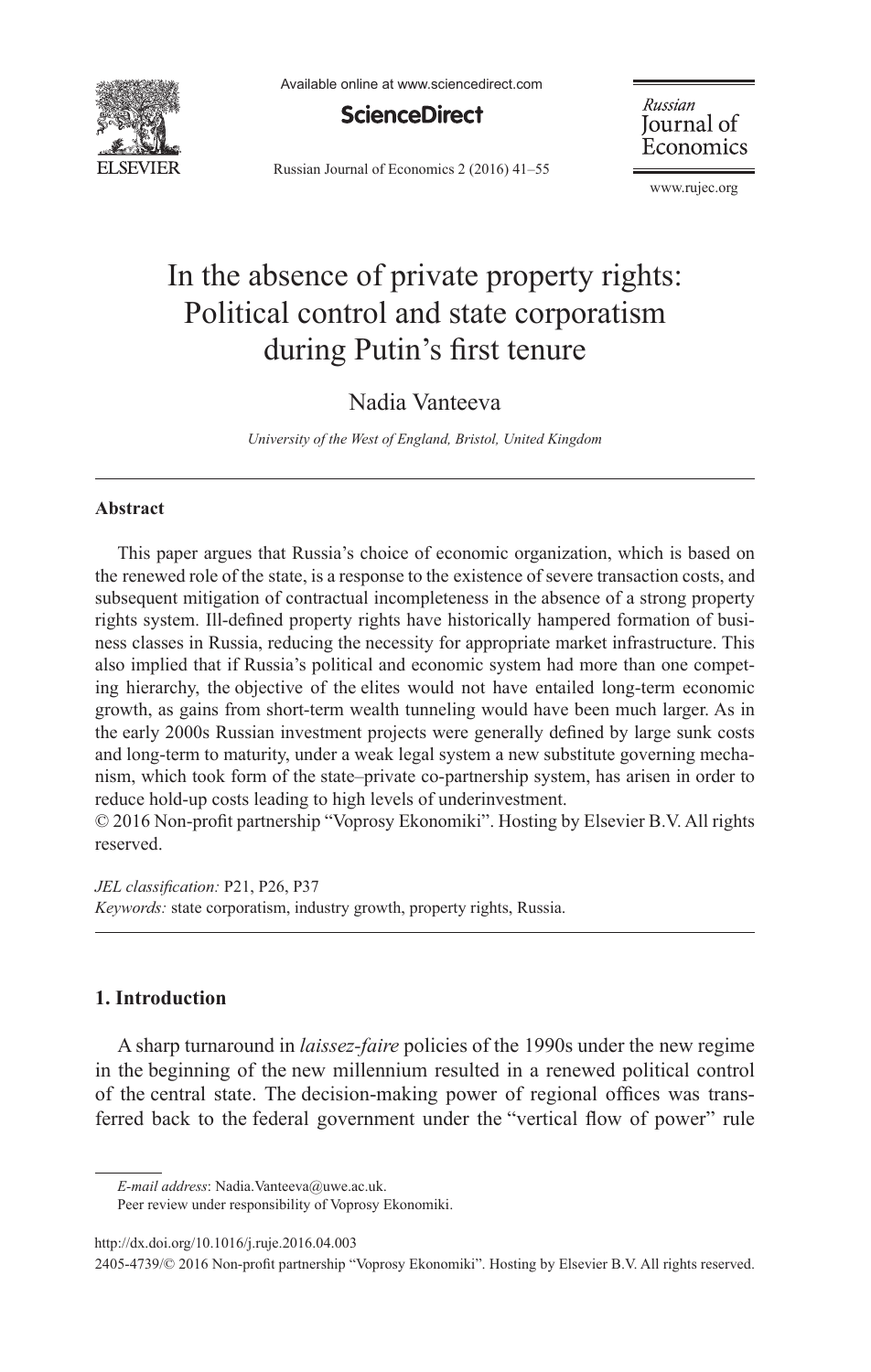(Bahry, 2005; Tompson, 2005), while political influence of the quasi managerowner group, also known as the oligarchs, was significantly curbed (Goldman, 2003). Recently emerged political party competition, which thrived under Putin's predecessor's administration, was reduced to a handful of participants, where the central government's party, United Russia, secured an overwhelmingly dominant position (Gel'man, 2008; Reuter and Remington, 2009).

One of the most noteworthy effects of the strengthened role of the central state was its renewed governing presence in major Russian corporations (Chernykh, 2011; Vanteeva and Hickson, 2016). However, the idea of "Russian state corporatism," a development often associated with the new political regime of the 2000s (Lane, 2000; Hanson and Teague, 2005), can be persistently found throughout Russia's long-standing tradition of autocratic rule. For example, Gerschenkron's catch-up theory stresses the important role of the government in channelling investment funds to targeted industries towards the end of the 19<sup>th</sup> to early 20<sup>th</sup> century, when tsarist Russia exhibited a higher degree of economic backwardness compared to that of its European counterparts (Gerschenkron, 1962). In the absence of vital prerequisites, such as advancement of technology, skilled labor and availability of domestic capital, the new finance minister, Sergei Witte, advocated a policy which focused on direct state intervention (Willis, 1897; Tompkins, 1933; Drummond, 1976; Gatrell, 1994).

More recently, one can observe the degree of state involvement in Russia's economy during the last century summarized in Table 1. In period 1 the otherwise revolutionary Soviet regime adopted a centralized state economy through its successive five-year plan, organizing the economy on a strict hierarchal system, abolishing private property and introducing central planning (Ericson, 1991). The strategy was somewhat successful in promoting capital and total factor productivity growth (the latter having an average growth rate of 1.15 over the 1928–1970 period<sup>1</sup>), until the final phase of the regime witnessed product shortages attributable to managerial and local bureaucratic corruption (Kramer, 1988).

The perestroika (period 2) experimented with market-oriented policies, in order to reduce inefficiencies associated with central planning, thus allocating discretionary decision-making power to regional officials. The government also hoped to generate an incipient privately owned sector. In 1988, the Law on Cooperatives allowed private ownership in non-strategic economic sectors such as services, manufacturing and foreign trade, but the expected increase in private firm formation proved unsuccessful due to the predatory behavior of local bureaucrats. As is generally known, Mikhail Gorbachev's initiatives led to economic disaster due to the loss of central government control over economic conditions (Boettke, 1995).

The privatization program, introduced under Boris Yeltsin (period 3), resulted in the *de facto* ownership of shares by former state enterprise insiders (Alexeev, 1999; Filatotchev et al., 1999; Black et al., 2000), who were able to trade and liquidate firms' assets. The period was thus characterized by extensive wealth diversion through asset-stripping, leading to disinvestment and ultimate capital flight,

<sup>&</sup>lt;sup>1</sup> The mature Soviet central-state system (between 1928 and 1985) mandated the mix and quantity of all manufactured goods, and all output was allocated by fiat, when the state was directing the available resources to where it considered they were most needed (as predicted by Trotsky, 1925). The regime also set all managerial salaries (Leeman, 1963).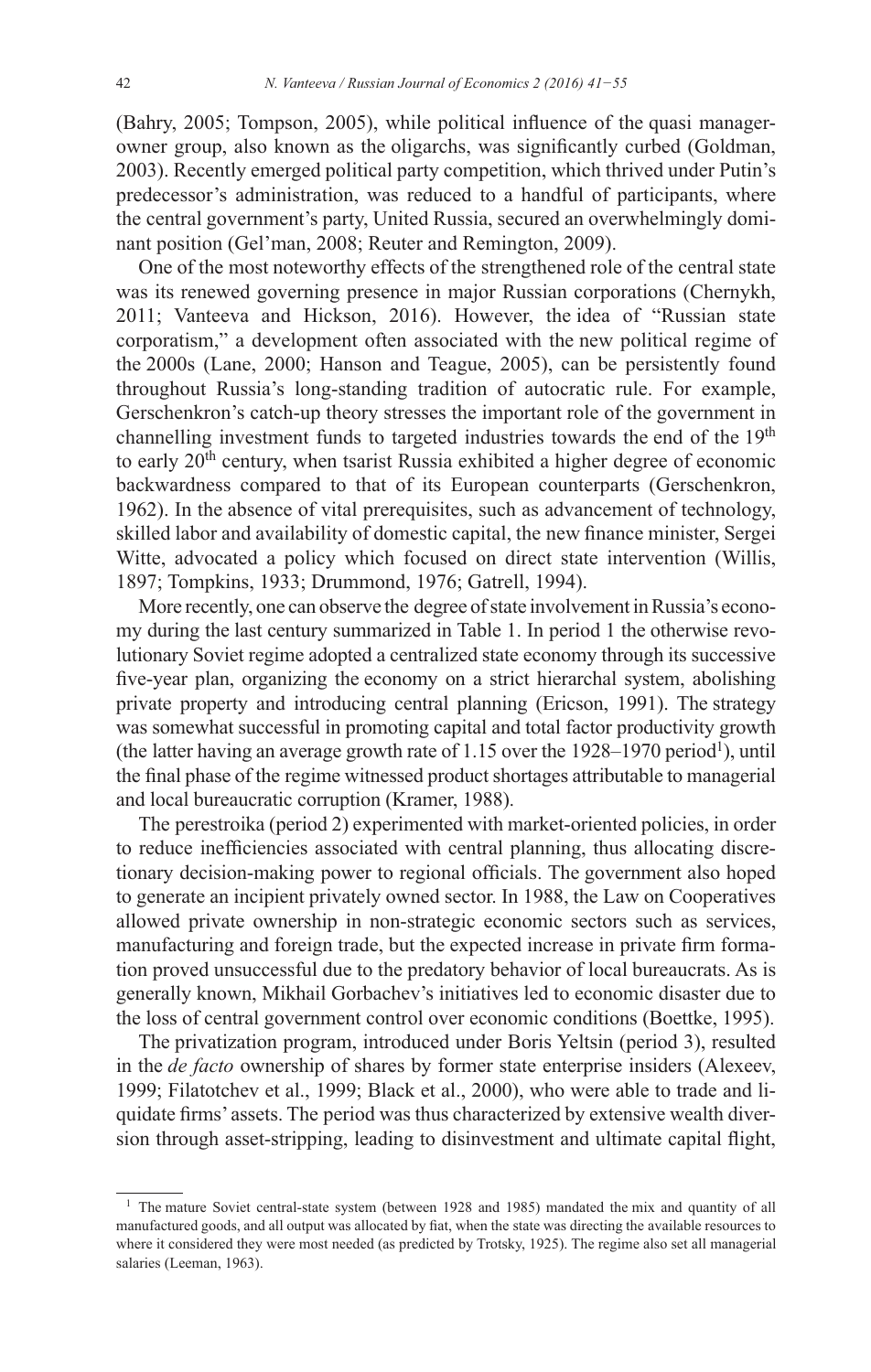N. Vanteeva / Russian Journal of Economics 2 (2016) 41-55

| I | I<br>٠<br>× |  |
|---|-------------|--|

The role of the central state in the economy and corresponding economic performance during 1928—2008.

| Regime<br>Degree of central state<br>control in corporations |                                                                                                                | Major corporate<br>ownership and residual<br>claims to profit                           | Economic<br>performance                                                                               |  |  |
|--------------------------------------------------------------|----------------------------------------------------------------------------------------------------------------|-----------------------------------------------------------------------------------------|-------------------------------------------------------------------------------------------------------|--|--|
| 1928-1985<br>Soviet Union<br>Gosplan<br>(1)                  | Mandated: input and output<br>prices; investment and<br>output targets                                         | None                                                                                    | 2 periods:<br>$1.1928 - 1970$ :<br>GNP growth rate is 4.53<br>2.1970-1985:<br>GNP growth rate is 2.15 |  |  |
| 1985-1991<br>Perestroika<br>(2)                              | Binding output quotas on<br>enterprises. Imposed under<br>market-clearing prices on<br>critical products       | None                                                                                    | GNP growth $\approx 1.3\%$<br>(total factor productivity<br>is negative)                              |  |  |
| 1991-2000<br>Yeltsin's tenure<br>(3)                         | Binding output quotas on<br>state enterprises. Binding<br>under market-clearing<br>prices on critical products | Quasi-managerial<br>ownership. Surreptitious<br>share trading and firm<br>asset trading | GDP declines by 50%<br>(industry and agricultural<br>sectors decreases by<br>more than twice)         |  |  |
| 2000-2008<br>Putin's first tenure<br>(4)                     | Binding output quotas on<br>state enterprises. Binding<br>under market-clearing<br>prices on critical products | Residual outside-investor<br>ownership. Firm asset<br>trading                           | GDP growth = $6.9\%$<br>(productivity growth<br>is $70\%$ )                                           |  |  |

Source: Economic performance data is from Kurtzweg (1987, pp. 126–165), Noren and Kurtzweg (1993, pp. 8–33) and Kudrin and Gurvich (2015).

resulting in a dramatic fall in production (Stiglitz, 2002; Hoff and Stiglitz, 2004; Ross, 2004). In the 1990s, the regions also gained *de facto* power and the period saw the emergence of regional bureaucrats (Robinson, 2002). They exploited the existing regional differences in new policy proposals, such as public spending, as well as assigned region "property rights" in many enterprises to pursue their own wealth tunneling objectives. At the same time, shock therapy led to hyperinflation and wiped-out savings of the Russian citizenry, leading to extreme poverty and political instability (Freeland, 2000; Hoffman, 2002; Libman and Feld, 2007).

As Russia's briefly adopted market reforms were short-lived due to their failure to generate economic growth, it was unsurprising for the incoming political regime (period 4), to re-introduce a significant role for the state in directing the economy. Oligarchs' wealth diversion practices were diminished (Goldman, 2003; Tompson, 2005), while regional officials' opportunistic behavior was also restrained (Goldman, 2003; Gregory and Schrettl, 2004; Bahry, 2005; Dininio and Orttung, 2005; Ivanenko, 2005). Interestingly, the new policies did not completely abolish the free market approach in that all prices and output quantities, except that in a few strategic industries, were allowed to be determined by the market. However, an important aspect of the new regime was that the state re-engaged directly with Russia's main industries (Boussena and Locatelli, 2010; Kalyuzhnova and Nygaard, 2008), but instead of pursuing the re-nationalisation initiative, it opted to form co-partnerships with private investors.

This paper examines the mechanisms employed during Putin's first tenure to restore the state's governing status, while also promoting a certain degree of price discovery, competition and private ownership. Section 2 alludes to the motivation behind government's continuous intervention in Russian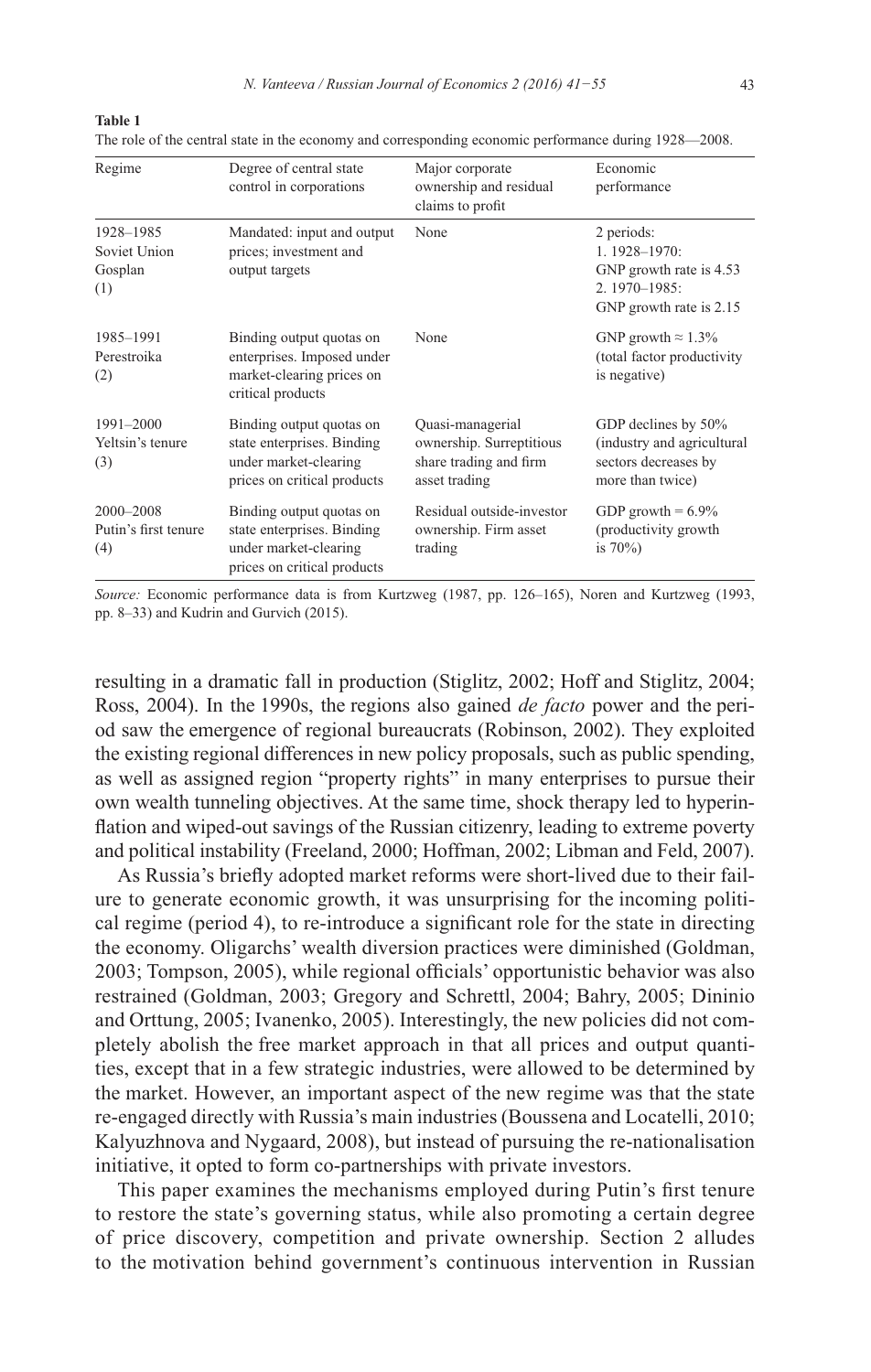economy, highlighting its inability to create a suitable environment for a free market. Section 3 outlines two policies, adopted by the state in the early 2000s in order to accomplish its self-professed goal of long-term growth. One policy consisted in introducing a "punishment" strategy, which was implemented when private decision-makers, such as firm managers or lower-level bureaucrats, engaged in predatory behavior. The second policy focused on introducing a co-partnership system between the state and private investors. I argue that the second policy was likely to be favored if the "punishment" strategy in itself was not sufficient and too costly, as in the case of diverted large lumpsum investment funds in the natural resources sectors, which resulted in international scandals and loss of future investment. Finally, Section 4 concludes.

#### **2. State intervention and corporate growth**

#### *2.1. The role of institutions*

The role of the state in the economy has been a topic of great interest. Some follow the Hobbesian view and trust the responsibility of the state to play an active part, creating supporting institutions and providing effective regulation. Others adopt Locke's approach and consider government interference to be harmful in that it reduces economic efficiency achieved by private players, who call for a natural evolution of property rights. In this paper, I argue that the function of the state is highly dependent on the country's entrenched customs and traditions, political rule, and subsequently, its legal developments.

For instance, one of the most widely accepted arguments against state's involvement in economic affairs is that delegation of power to the government is often not matched by its credible commitments to other players. In their famous work, North and Weingast (1989) provide an example of 17<sup>th</sup> century England, where the revenue-seeking Crown continually dishonored its contractual conformities, and was subsequently stripped of its monopoly decision-making power to allocate funds. The ruling power of the Crown was replaced by political institutions, which enforced *ex post* contractual agreements. The new redistribution of control resulted in the emergence of greater political and civil freedom, as well as the ability of the sovereign to credibly commit to protecting private property rights. The success of these new institutions is linked to England's economic development.

Yet, at the same time, the authors point out that the reforms did not arise naturally—it is unlikely that the present governing institutions in England would exist had the Crown had an army to suppress the opposition. More importantly, the new hierarchies (the Parliament, the Whigs, etc.) did not operate in a country without a—although somewhat weak—legal system. Magna Carta, an English legal charter, which was originally issued in 1215, revealed certain individual rights which were bounded by law.

No Freeman shall be taken or imprisoned, or be disseised of his Freehold, or Liberties, or the free Customs, or be outlawed, or exiled, or any other wise destroyed… We will sell to no man, we will not deny or defer to any man either Justice or Right.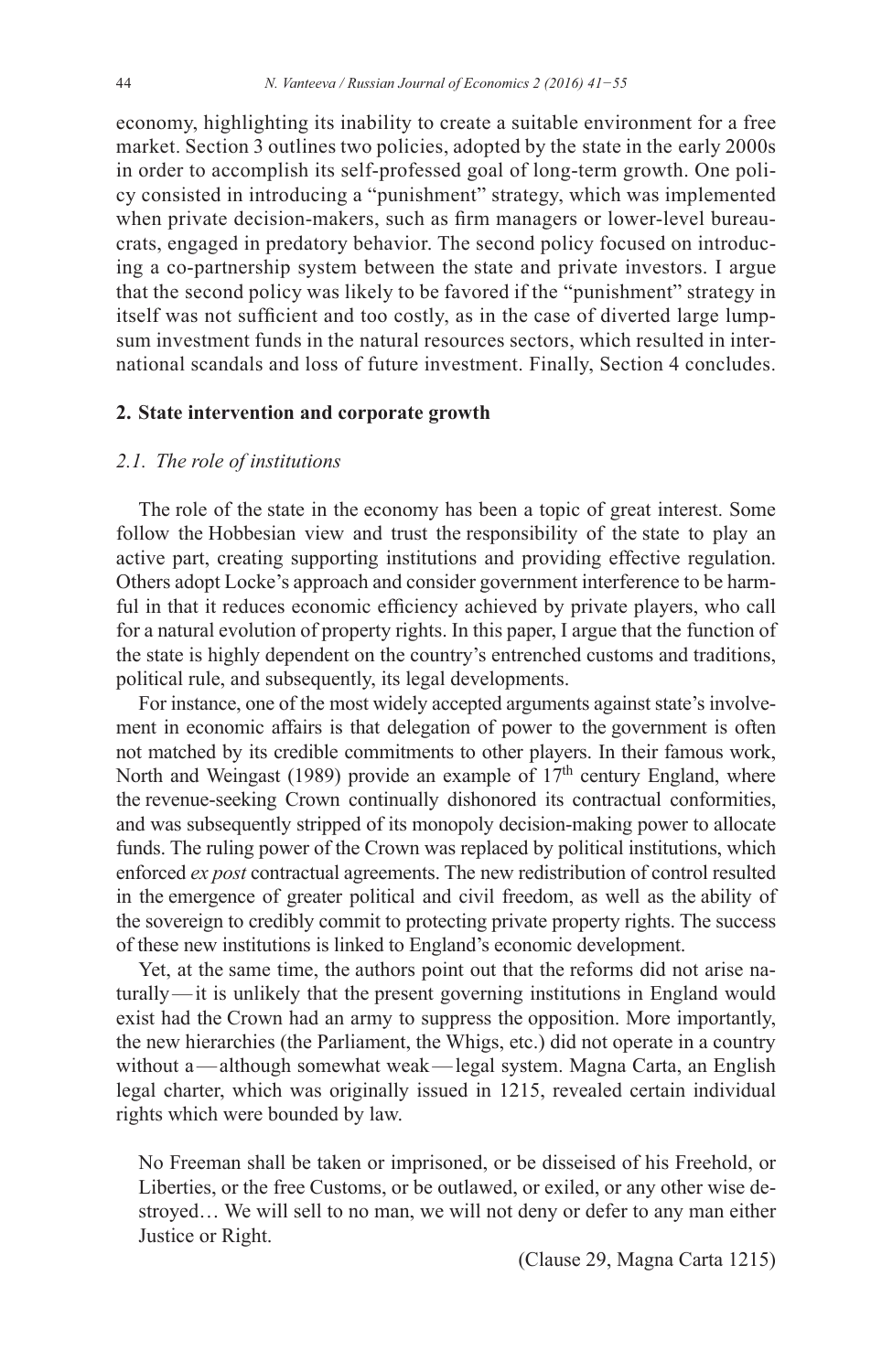In other words, the concept of private property rights was not unfamiliar to England before the Glorious Revolution. Economic agents identified substantial gains to be made from long-term commitment, and wealth expropriation by the Crown was seen as a hindrance to achieving economic prosperity.

Similarly, Weingast (1995) attributed the success of the US common market, characterized by strong protection of property rights, to the federalism system, which allowed the states to have the power to supply their citizens with public goods, but limiting these powers to a particular region. However, the author states that such restrictions were made credible by a combination of formal institutions and informal norms that regulated the behavior of economic agents.

Market-preserving federalism was the product of a historical process resulting in a strong consensus supporting these limits…and rested on the fact that the vast majority of the population consistently favored policies and parties limiting the federal government and protecting economic rights.

(Weingast, 1995, p. 26)

By examining the innovations that focused on lowering transaction costs in mercantile early modern Europe, North (1991) drew attention to the evolution of capital markets, an important component of which was well-defined property rights, facilitating trade and investment. North believed that the increasing enforceability of contracts, a process which was aided by an improving legal system, was the product of "the long evolution of merchant law from its voluntary beginnings and the differences in resolutions that it had with both the common and the Roman law are a part of the story" (North, 1991, p. 107).

However, not all countries followed institutional development course of England, the US and Europe. Russia's political and institutional evolution can be contrasted to that of the above. In Russia, traditional authoritarian rule continuously impeded the development of a strong legal system.

Lawyers! What is the use of so many? I have only two in my whole empire, and I mean to hang one of them as soon as I return.

(Peter the Great on his travels to London in 1698.)

Quoted in: Smith,  $1996$ , p. 1)

Ill-defined property rights hampered the formation of business strata in Russia, reducing the necessity for appropriate market infrastructure. The persistent absence of the necessary prerequisites for a market economy also implied that if Russia's political and economic system had more than one competing hierarchy, such as truculent members of the lower classes of bureaucracy, the objective of the elites would not have entailed long-term economic growth, for the gains from short-term wealth siphoning would have been much larger. Indeed, for early as the mid-16<sup>th</sup> century, the ruling dynasty believed that the oligarchy was undermining Russia's economic progress, subsequently implementing an extremely autocratic regime (Yanov, 1981). Later, under the "enlightened" Peter the Great, the centralized authoritarianism directed Russian industry to "westernize" (Pipes, 2004). One of Peter's rationales for centrally directing his "modernization" was his need to overcome the truculence of many members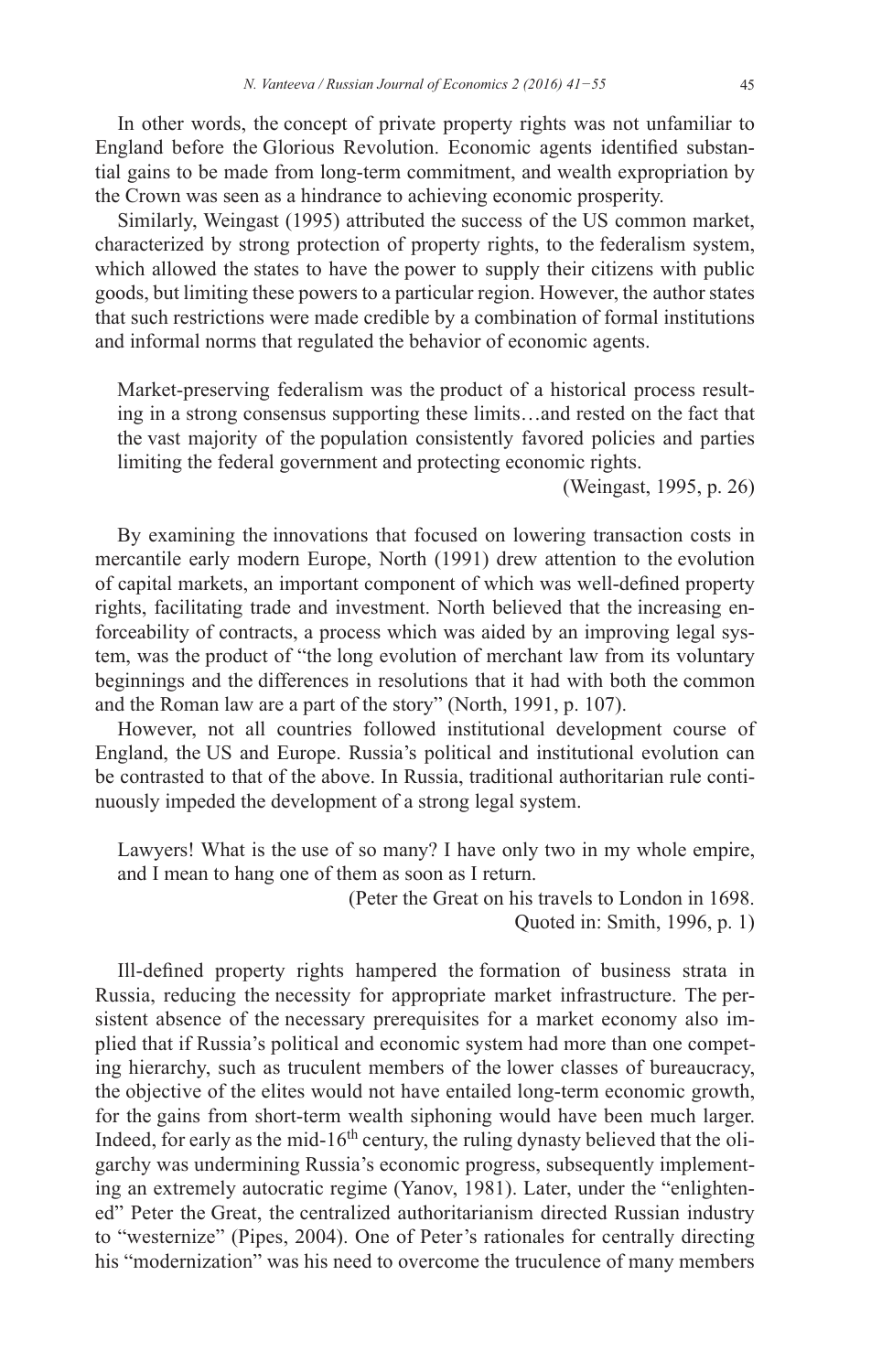of the lower state bureaucracy, many of whom were known as *boyars* (Raeff, 1962). The latter remained locked in protecting their feudal privileges, and therefore opposed the introduction of western-style, commercially dominated cities, while suspecting that new economic reforms were incompatible with the survival of the old empire. The tradition of centrally imposing commercial revolutions was reaffirmed during the reign of Nicholas II at the end of the nineteenth century, when the Stolypin and Witte reforms served to spark Russia's incipient industrialization. Once again, modernizing reforms were rigorously opposed by the overwhelming mass of the conservative bureaucracy of the period (Holzer and Illiash, 2009).

Similarly, Russian privatization process can be described as a recent example of several competing hierarchies operating in an environment without clearlydefined property rights, where private economic agents became free to acquire state's assets without any regulatory framework (Stiglitz, 2002). As previously mentioned, several elite groups, such as new "businessmen," or oligarchs, and regional government officials were formed, and they did not find it profitable to make long-term commitments and invest into their corporations. In the absence of supporting institutions, it was far more lucrative to engage in asset-stripping (Black et al., 2000; Sonin, 2000). Each of the hierarchies, having attained considerable political and economic power, competed rigorously with each other for resources, eroding the nation's wealth at an even faster rate (for example, Ponzi schemes carried out by the newly formed Russian banks, see Pistor and Spicer, 1997; Laeven, 2001). It is therefore unsurprising that the Putin administration reverted back to the traditional "top-down" control strategy and forced oligarch quasi-owners and regional bureaucrats to give up their power (Goldman, 2003; Tompson, 2005).

#### 2.2. The political regime of the 2000s

With Vladimir Putin coming to power, the central government focused on taking control of the commanding heights. The "day of the oligarchs" was truly over, and regional officials no longer controlled parts of Russia's economy. Any remaining 1990s business elites were expected to fully cooperate with the state's economic objectives and assist in Kremlin's domestic and foreign policy initiatives (Aris and Marshall, 2004). At that time, many scholars drew attention to the rise of the new elite. Siloviki, who were seen as Putin's trusted men and represented security service and law enforcement veterans, became the pillar of the new administration. They were placed on company boards, particularly in industries of national importance, in order to enforce the regime's policies and to safeguard company assets. In contrast to the oligarchs, siloviki exercised their power through managerial positions rather than ownership. They saw their role as to reverse problems created by the oligarchs, reintroduce hierarchical loyalty, and, above all, protect national interests (Treisman, 2007). Similarly, trusted government officers were put in charge of the seven "super-regions," which were created to reverse the leakage of power to regional bureaucrats (Rutland, 2000; Orttung, 2001; Hashim, 2005).

This paper adopts the view that *siloviki* did not represent a separate elite—they merely served as a conduit for the central government, through which the new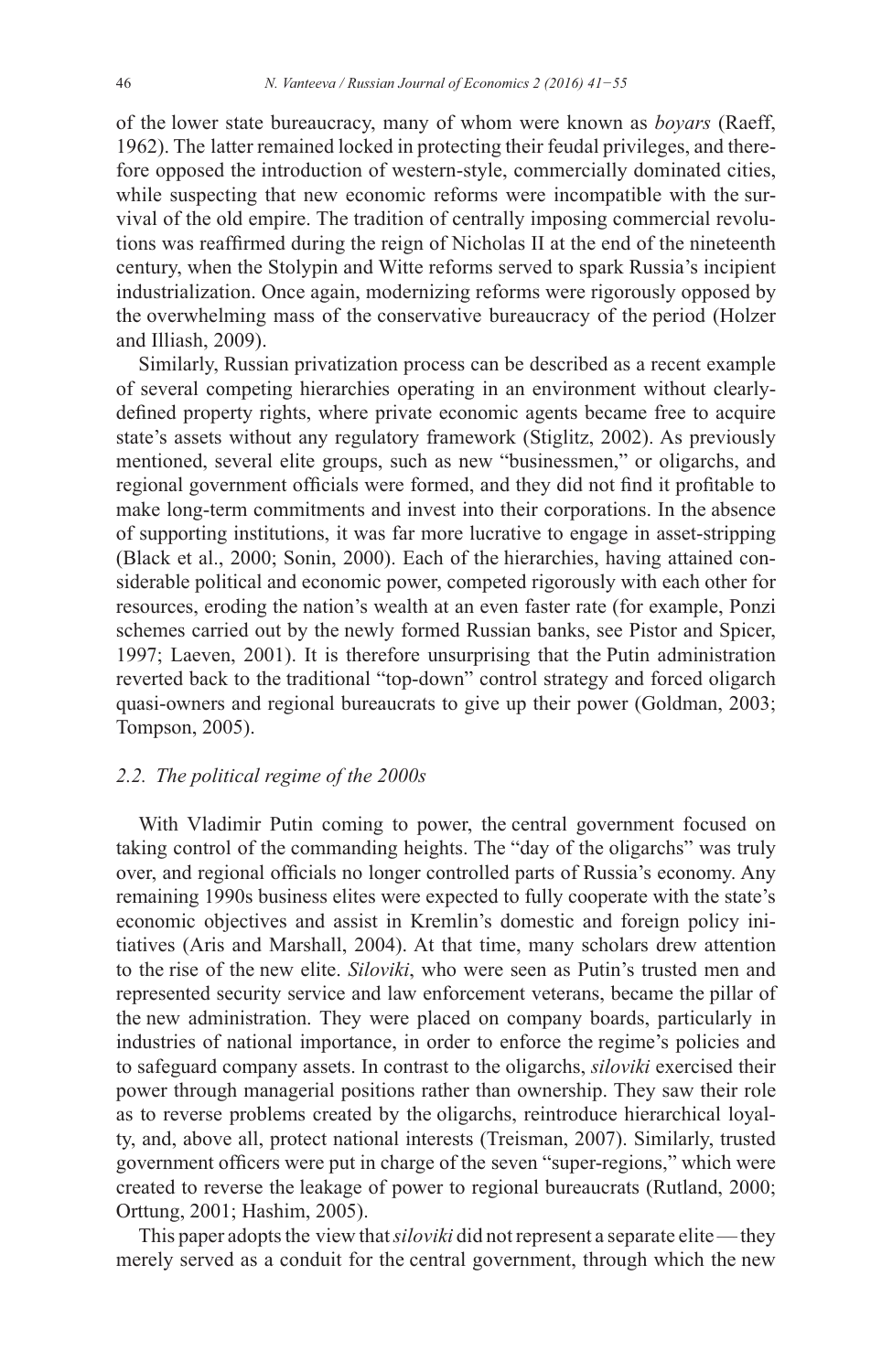policies were channelled. In addition, I highlight the fact that although after a brief experiment with *laissez-faire* policies Russia was once again drawn to its long-standing tradition of authoritarian rule, the new regime did not revert back to state-controlled economy; instead, the government aspired to become an effective partner with private investors. It aimed to promote long-run economic growth, which was to be financed through a mixture of state subsidies and private investment funds. The government recognized that in the absence of efficient Western-type institutions, investors faced significant transaction costs that would result in underinvestment, if the state did not introduce some effective substitute.

The next section introduces two related hypotheses. First, it is proposed that given a persistently weak legal environment, the central state did not allow competing hierarchies to exert influence on the economy and it implemented its strategy by positioning itself as the leader in a Stackelberg game, whereby it promoted corporate growth by encouraging private agents' operations through a combination of free-market and state-mandated policies, but also induced severe punishment for contractual non-compliance. The Stackelberg model shows that the incoming regime did not aim to rebuild old Soviet institutions, but focused on restoring order and protecting national economy from the elites' concentrated economic and political power.

Second, as such games were more costly across industries with large sunk costs and high asset specificity, where firms were not only characterized by high hold-up costs, but also bigger international scandals, the state chose to form state-private co-partnership systems with private investors. In this partnership, the state played a major role in firm corporate governance and could therefore avert rent-seeking behavior from the outset, thus minimizing misappropriation of both government and private investors" funds in the absence of well-defined property rights.

#### **3. The punishment strategy and the state-private co-partnership system**

### *3.1. The Stackelberg game between the central state and private decision-makers*

This section outlines a model adopted by the central state in order to enforce contractual compliance of private decision-makers. The model can discourage short-term rent-seeking behavior by allowing the state to execute punishment if a decision-maker chooses to pursue wealth tunneling objectives. It is argued that the model was developed in response to the legacy of previous regime's reforms, which empowered the rising elite to take advantage of an open but weak political system and use their ill-gotten wealth to buy media coverage, as well as state of ficials, in order to further their interests and to strip the nation's assets.

The state, which acts as the Stackelberg leader, passes laws that address protection of investment funds. It knows that, due to a poor legal system, the laws may not be effectively enforced. The government also acknowledges that a private decision-maker (for example, firm manager) can be non-cooperative and ignore the law if the expected return from short-term wealth tunneling is higher than that from a long-term investment commitment strategy. Therefore, the state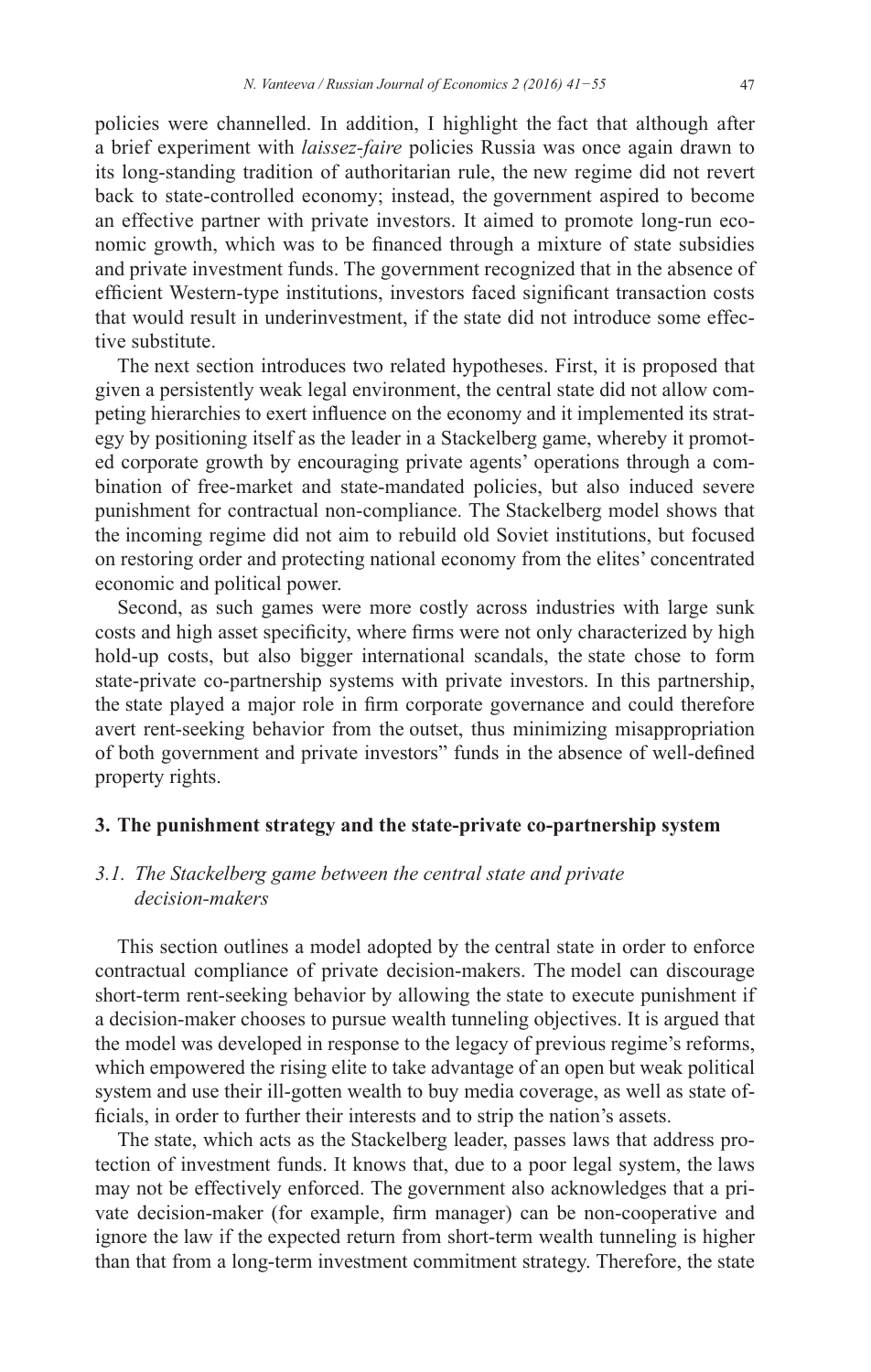develops a punishment strategy, which it imposes on private decision-makers if they do not conform to the implemented policy. If the penalty is severe, it is in the best interests of a private decision-maker to conform.

Fig. 1 shows the state acting as the Stackelberg leader. The maximum payoff the state can achieve is represented by  $\pi$ , while the corresponding payoff to a private decision-maker is  $(1-s)\pi/n$ . However,  $\pi$  is also unattainable, as it can only be accomplished by not inducing a punishment mechanism, with private agents still credibly committing to honor their contractual obligations and not adopting short-term investor expropriation strategy. However, one can see that given the no-penalty option, agents can obtain a larger profit of  $m((1-s)\pi/n)$ , where  $m$  corresponds to a positive coefficient obtained by not conforming to the state's policy and cheating, leaving the state with a smaller profit of  $\alpha\pi$ . The state anticipates such opportunistic behavior, and introduces a punishment strategy at cost *c* in the initial period. The cost of punishment leaves the state with a reduced profit of  $\pi - c$ , yet one can see that the outcome  $\pi - c$ ,  $((1-s)(\pi - c))/n$  is the only equilibrium in this game, because by choosing the "not to conform" option with a punishment strategy already in place, private agents will create an even smaller profit for themselves, as well as the state.

Perhaps the most apparent example of this game was the prosecution of the head of Yukos oil company, Mikhail Khodorkovsky. In 2003, the richest oligarch was accused of engaging in extensive asset-stripping, as well as using his position to bribe local bureaucrats. The federal government placed Khodorkovsky under arrest for tax evasion and Yukos assets were subsequently sold to the state-owned company Rosneft. By executing such punishment the state sent a clear message that Kremlin will not be challenged by the elite, who became accustomed to fusing their political and economic power (practice that western institutions vetoed since the 1920s). Other oligarchs, who were subjected to similar fate included



**Fig. 1.** The state acts as the Stackelberg leader in a two-player game between the state and a private decision-maker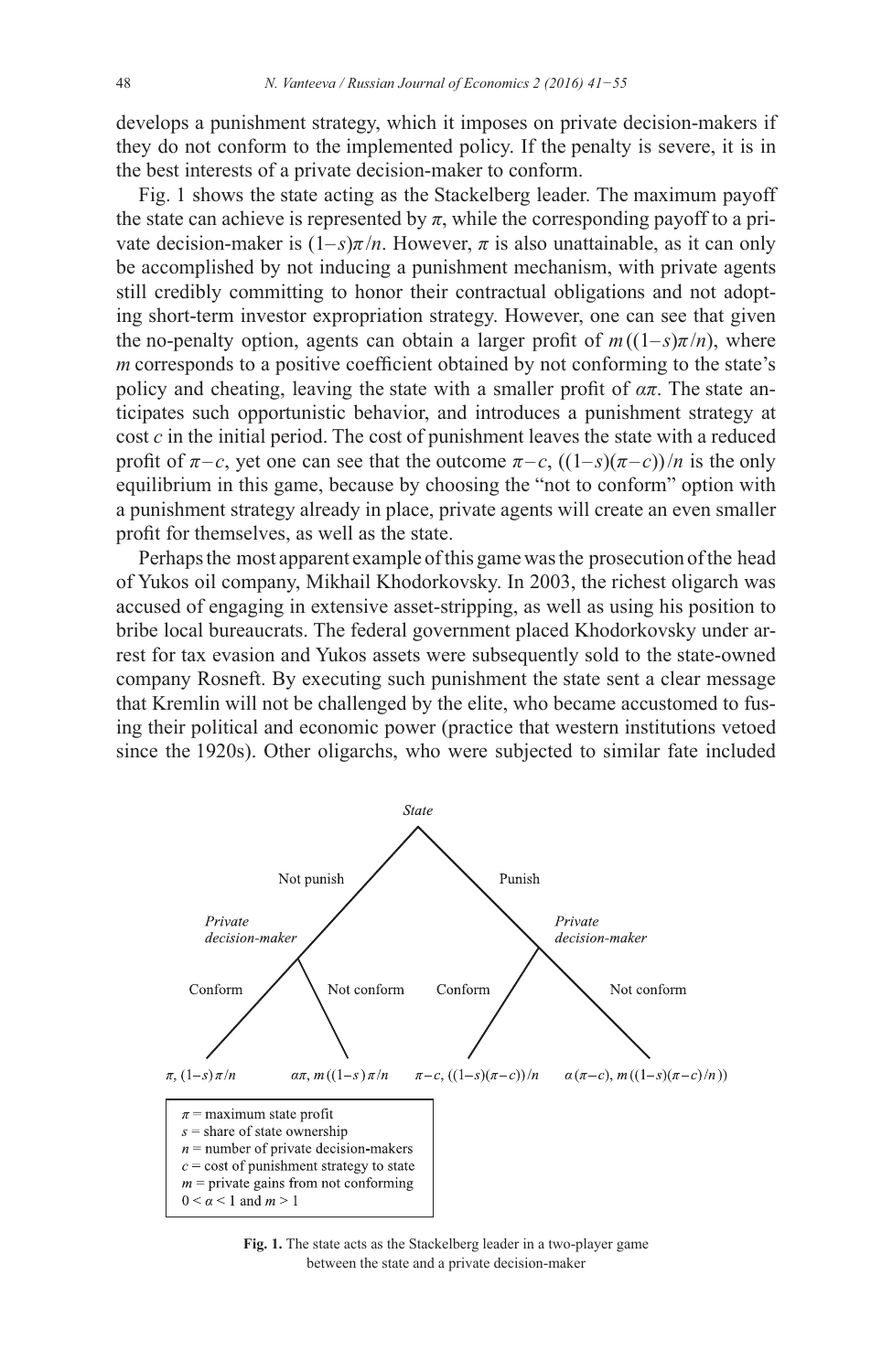Boris Berezovsky, who initially made gains from channelling money from a motor company Logovaz in the 1990s and later set his interests on Aeroflot, Sibneft and Russian Public Television. In an attempt to cement his power over the Russian economy, Berezovsky also expressed keen interest in politics, which resulted in his exile to London in 2000. Vladimir Gusinsky, who successfully created a media empire and used his position to influence politics in order to usurp further wealth, also found himself in exile (Sakwa, 2008). The punishment strategy signalled that the only way for the oligarchs to participate in economic transactions was to accept the government as the Stackelberg leader, who inevitably dictated the rules of the game. Evidence suggests that Kremlin allowed several oligarchs to maintain their empires as long as their behavior did not disrupt the state's strategy (Goldman, 2003). For example, Oleg Deripaska, Vladimir Potanin and Roman Abramovich still controlled metal mining empires, but they had to adhere to certain conditions imposed by the state (such as Abramovich selling his major ownership stake of oil company Sibneft to the government). In sum, the oligarchs had to become servants, as opposed to competitors, or opponents of the regime (Lavelle, 2004).

Now consider what happens when private decision-makers become leaders in the Stackelberg game (Fig. 2). By gaining the first-mover advantage, private agents can attain their maximum payoff of  $m((1-s)\pi/n)$  by choosing the "not conform" option, knowing that if the state punishes them in this period, it receives the smallest profit generated by the game. This strategy leaves the state with a much reduced payoff of  $a\pi$ , and represents a weakened government, which is frequently vulnerable to oligarch power wars (for example, the notorious "loans" for shares" scheme of the mid 1990s).

From the outcomes produced above, one can see that in the absence of strong property rights, it is socially optimal to re-establish the state as the market leader,



Fig. 2. A private decision-maker acts as the Stackelberg leader in a two-player game between the state and a private decision-maker.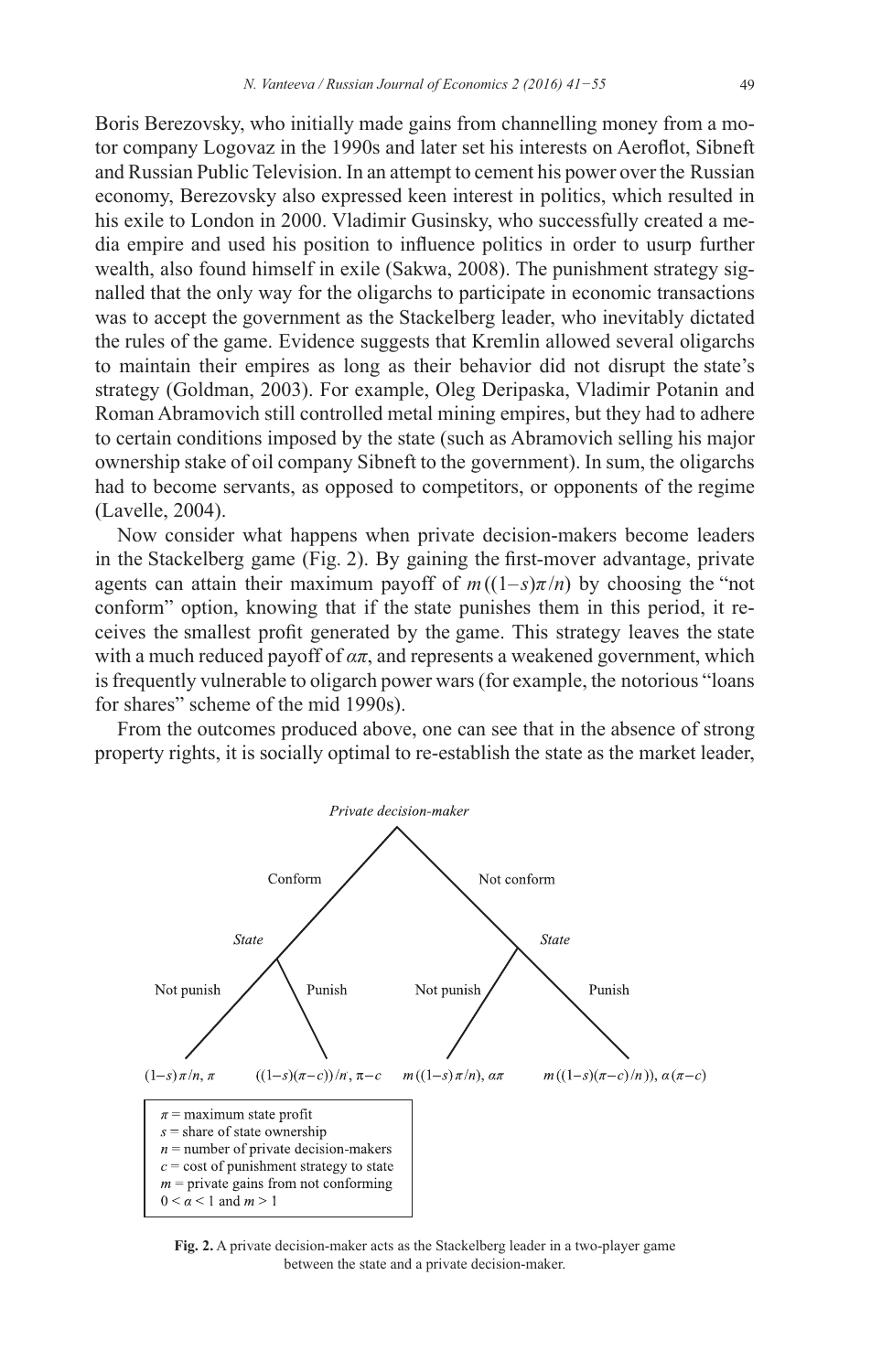because such organizational structure can better secure long-term investment funds. The government is able to place constraints on private decision-makers and thereby limit their abilities to engage in short-term predatory behavior by forcing them to conform to state's anti-expropriation policies. This approach enables the state to obtain its maximum attainable payoff (which also corresponds to the social optimum), and it also enables private agents to make a profit.

#### 3.2. The co-partnership between the state and private investors

While the Stackelberg game strategy between the state and private decisionmakers ameliorates rent-seeking, one must also draw attention to  $c$ , or cost of implementing punishment. The government has to spend substantial resources to monitor the behavior of private decision-makers, as well as absorb the cost of investment scandals. For instance, there were numerous reports referring to continuous government interference in the operations of private companies (Buck, 2003), especially if these companies belonged to industries of national interest, such as the oil sector (Finon and Locatelli, 2008). Such practices culminated in internationally-condemned business environment, which deterred global investors from entering the Russian market (Hanson, 2007). McFaul and Stoner-Weiss (2008) argued that the regime focused on "rolling back democratic gains" in exchange for stability and growth.

Therefore, as the punishment strategy may not always be the most efficient policy, I argue that the central state often opted to create a direct partnership with private investors. By acquiring a large proportion of capital in many enterprises, the government became a major partner in firm decision-making process and had the authority to block predatory behavior (Nikonov, 2005; Tompson, 2008).

From the theoretical perspective, Russia's choice of economic organization is a response to the existence of severe transaction costs and to subsequent mitigation of contractual incompleteness in the absence of a strong property rights system. In the Russian economy, many large fixed investment projects, which have significant sunk costs and can be defined as long-term to maturity, are undertaken. In the absence of a well-defined legal code or some effective substitute, one ex ante expects high hold-up costs, and high hold-up costs lead to a high level of underinvestment, particularly in strategic economic sectors, which are also characterized by high asset specificity (Klein et al., 1978; Williamson, 1979). While it is believed that Russian firms have benefited from stringent corporate governance reforms (Yakovlev, 2003; Lazareva et al., 2007), one cannot expect a rapid emergence of an appropriate legal system, which can assure private investors of their expected returns. Subsequently, in more vulnerable industries a second-best corporate governance mechanism has arisen in the form of the state-private co-ownership system, which can act to monitor the behavior of corporate insiders and constrain their wealth tunneling objectives until Russia develops a secure property rights system.

Grozovskiy (2007) and Hanson (2009) showed that the political regime of the 2000s eschewed renationalization of enterprises and instead increased its stake in corporate equity from 20 percent to just under 40 percent between 2003 and 2007. Sprenger (2010) also drew attention to significantly increased government control over the country's largest enterprises. Above all, the state targeted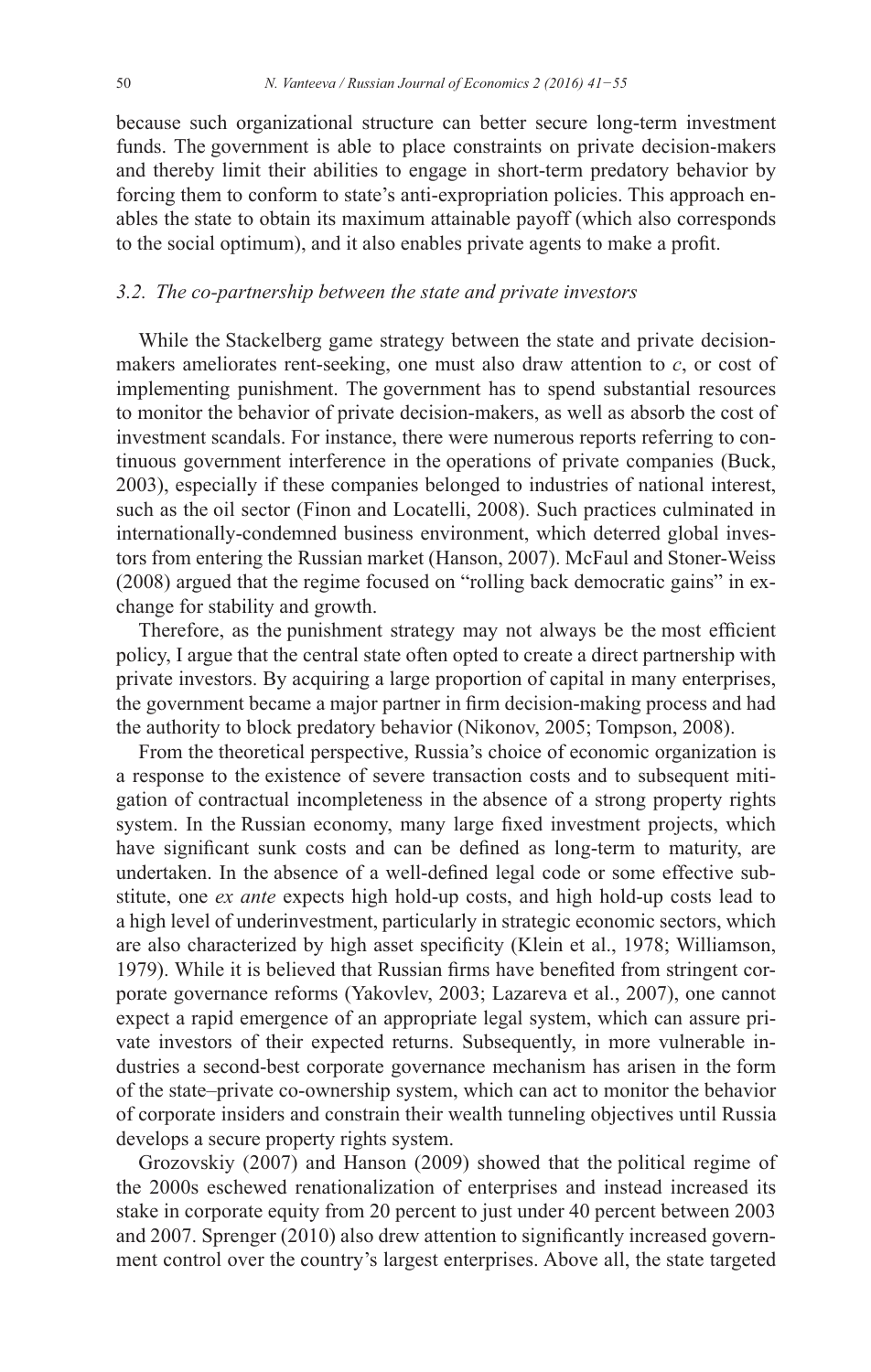energy sector firms, as Russia's economic revival depended on the ability of the state to collect energy sector rents, while offering investors their expected rate of return (Butt et al., 2008). Foreign investors were also encouraged to form partnerships with the state (Erochkine and Erochkine, 2006; Hanson, 2009). It is reported that over 40 percent of the 500 points Russian stock market growth during the 2000–2006 period was attributed to two major energy companies, namely Gazprom and Rosneft, which introduced partnerships between the state and private investors (Harris, 2009). However, Tompson (2008) and Vanteeva and Hickson (2016) went a little further by showing that state participation also increased in industries such as utility, metallurgy and mining, transport and manufacturing (see Table 2 for number of co-partnerships among RTS-listed firms). These industries are associated with large sunk costs and high asset specificity and in the absence of a well-defined property rights system, are subject to significant hold-up costs. Vanteeva and Hickson (2016) also reported that the implemented state-private co-partnership had a positive effect on company long-term performance, indicating that this strategy may have been less costly and more effective than simply monitoring and punishing private decision-makers. Chernykh (2005) demonstrated similar results and argued that the state's key objective was to regain control over strategic enterprises in order to minimize wealth tunneling, and not, according to a popular belief, to "cherry pick" most profitable firms (Chernykh, 2011). In other words, under the new regime, a partnership between investors and Kremlin was successful in increasing private investment from \$11 billion in 2000 to \$54 billion in 2005 (Treisman, 2006), while capital inflow comprised seven percent of GDP in 2007 (Kudrin and Gurvich, 2015).

#### **Table 2**

| State-private co-ownership across eight industrial sectors during 1998–2006 and the percentage of state-private |
|-----------------------------------------------------------------------------------------------------------------|
| owned enterprises relative to the overall number of firms in this industry (based on RTS-listed firms).         |

|                     | 1998                | 1999                      | 2000       | 2001                       | 2002                       | 2003                   | 2004                       | 2005           | 2006           |
|---------------------|---------------------|---------------------------|------------|----------------------------|----------------------------|------------------------|----------------------------|----------------|----------------|
| Utility             | (2%)                | 1<br>(2%)                 | 4<br>(7%)  | 5<br>(9%)                  | 5<br>(9%)                  | 12<br>(21%)            | 10<br>(16%)                | 10<br>$(10\%)$ | 19<br>(18%)    |
| Energy              | 1<br>(6%)           | $\overline{0}$<br>$(0\%)$ | (5%)       | $\overline{2}$<br>$(11\%)$ | $\overline{c}$<br>$(11\%)$ | 3<br>(16%)             | $\overline{2}$<br>$(11\%)$ | 3<br>(16%)     | 3<br>(16%)     |
| Metallurgy & Mining | $\theta$<br>$(0\%)$ | 1<br>(5%)                 | (5%)       | $\overline{2}$<br>$(10\%)$ | $\overline{c}$<br>$(10\%)$ | $\overline{2}$<br>(9%) | 3<br>(17%)                 | 3<br>(13%)     | 5<br>(21%)     |
| Transport           | 2<br>(29%)          | $\overline{c}$<br>(29%)   | (14%)      | 1<br>(14%)                 | (14%)                      | (14%)                  | $\theta$<br>$(0\%)$        | 0<br>$(0\%)$   | 1<br>(14%)     |
| Manufacturing       | $\Omega$<br>$(0\%)$ | 3<br>(8%)                 | 7<br>(17%) | $\overline{7}$<br>(17%)    | $\tau$<br>(17%)            | 8<br>(19%)             | 7<br>(16%)                 | 7<br>(15%)     | 14<br>$(30\%)$ |
| Communications      | 1<br>(8%)           | 1<br>(7%)                 | (7%)       | 1<br>(7%)                  | (7%)                       | (7%)                   | 1<br>(7%)                  | (7%)           | 1<br>(7%)      |
| Banking & Services  | $\theta$<br>$(0\%)$ | $\theta$<br>$(0\%)$       | $(11\%)$   | 1<br>(7%)                  | 1<br>(6%)                  | 1<br>(6%)              | $\theta$<br>$(0\%)$        | 1<br>(4%)      | 1<br>(4%)      |
| Food & Retail       | 1<br>(20%)          | (17%)                     | (14%)      | $(11\%)$                   | $(10\%)$                   | 1<br>(8%)              | 2<br>(15%)                 | 1<br>(7%)      | 1<br>(7%)      |
| Total               | 6                   | 9                         | 17         | 20                         | 20                         | 29                     | 25                         | 26             | 45             |

*Source:* Vanteeva (2012).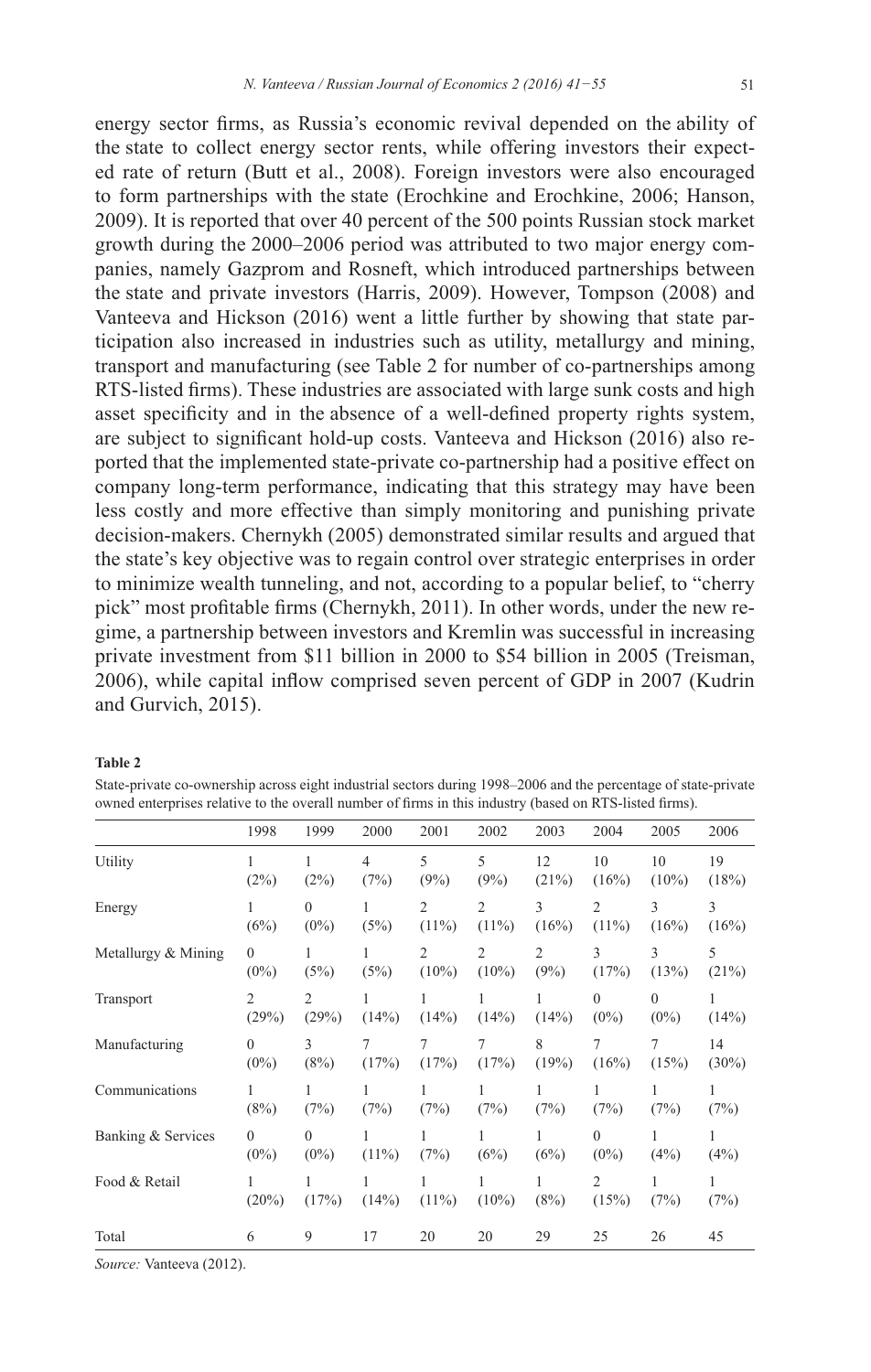#### **4. Conclusion**

Russia has a long-standing tradition of authoritarian government, where its business model came to rely on a strong governing role of the state. As is often postulated, the historical tendency in Russia for central and authoritarian economic planning hampers the possibilities of any organic growth through the medium of unfettered market forces.

Evidence has shown that under a weak legal system, hierarchical groups tend to adopt a short-term wealth tunneling strategy, which leads to economic stagnation. This was reaffirmed during the privatization initiative, whereby Westernstyle governing institutions failed to emerge and the new elites siphoned off national resources.

The subsequent policy was a response to *laissez-faire* approach of the 1990s, which culminated in economic collapse, institutional chaos, and a weak state. The administration focused on reigning in the oligarchs and centralizing federal structure by creating super-regions and appointing personal trusted officials, to ensure that the state's interests are met. Unsurprisingly, these goals came at the expense of the development of more democratic institutions.

This paper shows how during Putin's first tenure the state implemented severe punishment strategy on private decision-makers, who sought to form competing hierarchies and use their newfound influence to usurp wealth. Significantly, it is also important to observe the formation of a substitute monitoring mechanism, where the state aspired to form a direct co-partnership with private investors to promote long-run economic growth.

Putin's strategies to rebuild the Russian state were not dissimilar to the approaches adopted in the 19<sup>th</sup> century France and Japan, which centralized power, implementing a top-down control method and displacing the elites. Furthermore, many authors (e.g., Hashim, 2005; Levitsky and Way, 2005) note that transition economies may not necessarily remain unstable until they implement democratic institutions, and that their stable state may, in fact, represent a non-democracy. However, the stability will ultimately depend on whether the state will successfully manage Russia's faltering economy in the wake of oil price decline and significant capital flight. The establishment of a secure property rights system may still be the necessary prerequisite for the country's long-term development.

#### **References**

- Alexeev, M. (1999). The effect of privatization on wealth distribution in Russia. *Economics of Transition, 7* (2), 449–465.
- Aris, B., & Marshall, J. (2004). Oligarchs scramble to join Putin's club. *Euromoney, 35* (418), 24–26.
- Bahry, D. (2005). The new federalism and the paradoxes of regional sovereignty in Russia. *Comparative Politics, 37* (2), 127–146.
- Black, B., Kraakman, R., & Tarassova, A. (2000). Russian privatization and corporate governance: What went wrong? *Stanford Law Review, 52* (6), 1731–1808.
- Boettke, P. J. (1995). Credibility, commitment, and the Soviet economic reform. In E. Lazear (Ed.), *Economic transition in Eastern Europe and Russia: Realities of reform* (pp. 247–475). Stanford: Hoover Institution Press.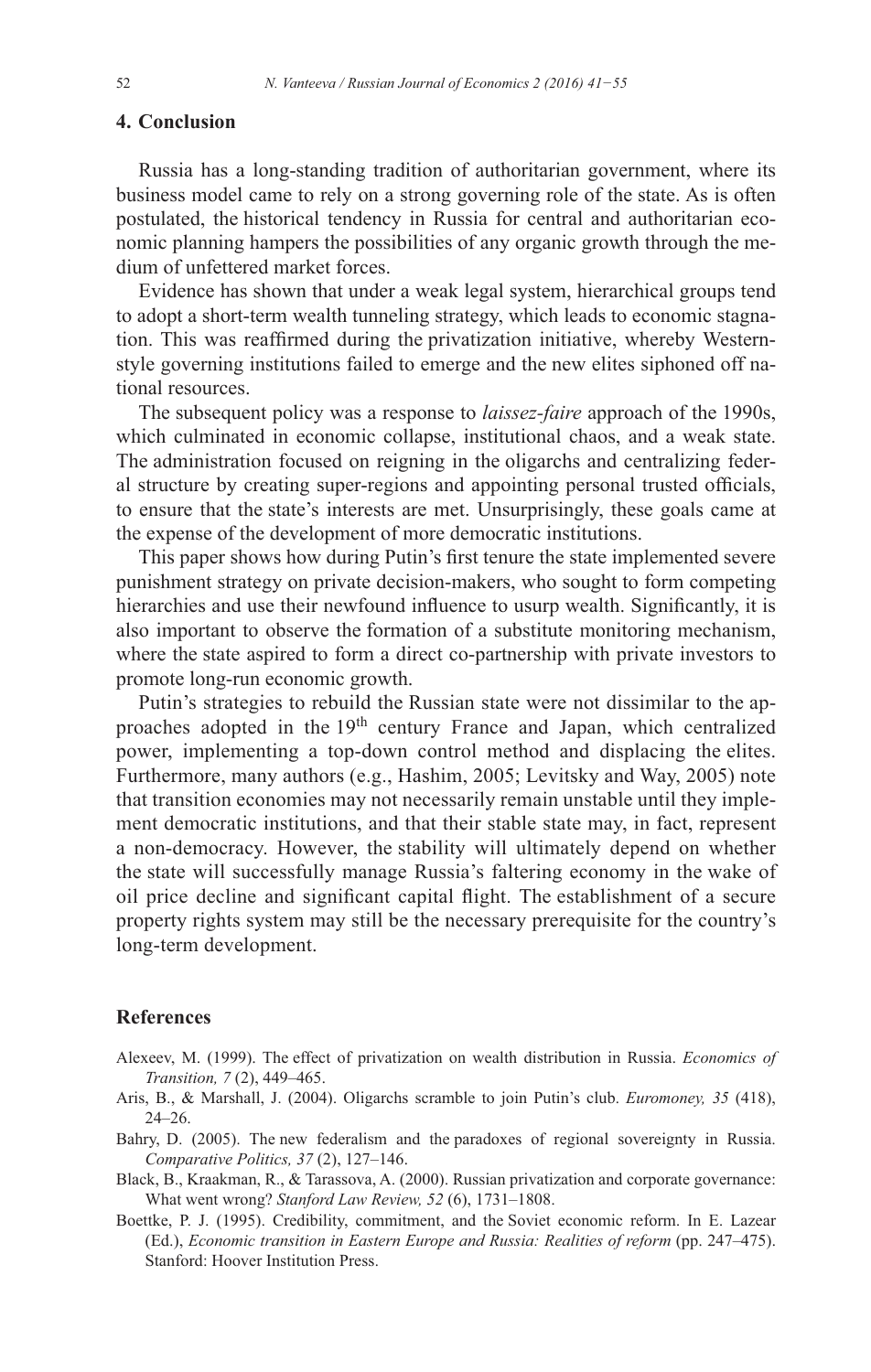- Boussena, S., & Locatelli, C. (2010). The bases of a new organization of the Russian oil sector: Between private and state ownership. Journal of Energy and Development, 33 (3), 181–199.
- Buck, T. (2003). Modern Russian corporate governance: Convergent forces or product of Russia's history? Journal of World Business, 38 (4), 299-313.
- Butt, S., Shivdasani, A., Stendevad, C., & Wyman, A. (2008). Sovereign wealth funds: A growing global force in corporate finance. Journal of Applied Corporate Finance, 20 (1), 73-83.
- Chernykh, L. (2005). Ultimate ownership and corporate performance in Russia. A Thesis, Drexel University.
- Chernykh, L. (2011). Profit or politics? Understanding renationalizations in Russia. Journal of Corporate Finance, 17(5), 1237-1253.
- Dininio, P., & Orttung, R. (2005). Explaining patterns of corruption in the Russian regions. World Politics, 57 (4), 500–529.
- Drummond, I. M. (1976). The Russian gold standard, 1897–1914. Journal of Economic History.  $36(3)$ , 663–688.
- Ericson, R. E. (1991). The classical Soviet-type economy: Nature of the system and implications for reform. Journal of Economic Perspectives, 5 (4), 11-27.
- Erochkine, V., & Erochkine, P. (2006). Russia's oil industry: Current problems and future trends. London, Westminster: Centre for Global Studies.
- Filatotchev, I., Wright, M., & Bleaney, M. (1999). Privatization, insider control and managerial entrenchment in Russia. Economics of Transition, 7 (2), 481-504.
- Finon, D., & Locatelli, C. (2008). Russian and European gas interdependence: Could contractual trade channel geopolitics? Energy Policy, 36 (1), 423-442.
- Freeland, C. (2000). Sale of the century: Russia's wild ride from communism to capitalism. New York: Crown Business.
- Gatrell, P. (1994). Government, industry and rearmament in Russia, 1900-1914. Cambridge: Cambridge University Press.
- Gel'man, V. (2008). Party politics in Russia: From competition to hierarchy. Europe-Asia Studies,  $60(6)$ , 913-930.
- Gerschenkron, A. (1962). Economic backwardness in historical perspective: A book of essays. Cambridge, MA: Harvard University Press.
- Goldman, M. I. (2003). The piratization of Russia: Russian reform goes awry. London: Routledge.
- Goldman, M. I. (2003). Render unto Ceasar: Putin and the oligarchs. Current History, 102 (666),  $320 - 326$ .
- Gregory, P. & Schrettl, W. (2004). Administration and reform of the Russian economy. In J. P. Hardts (Ed.), Russia's uncertain economic future (pp. 81–96). London and Armonk, NY: M.E. Sharpe.

Grozovskiy, B. (2007). The key proprietor of the country. *Vedemosti*, 13 February (In Russian).

- Hanson, P. (2007) The Russian economic puzzle: Going forwards, backwards or sideways? International Affairs, 83 (5), 869-889.
- Hanson, P. (2009). The resistible rise of state control in the Russian oil industry. *Eurasian* Geography and Economics, 50 (1), 14-27.
- Hanson, P., & Teague, E. (2005). Big business and the state in Russia. *Europe-Asia Studies*, 57(5), 657-680.

Harris, J. (2009). Statist globalization in Russia, China and the Gulf States. *Perspectives on Global* Developments and Technology,  $9(2/3)$ , 139–163.

- Hashim, M. S. (2005). Putin's etatization project and limits to democratic reforms in Russia. Communist and Post-Communist Studies, 38 (1), 25–48.
- Hoff, K., & Stiglitz, J. E. (2004)."After the big bang? Obstacles to the emergence of the rule of law in post-communist societies. American Economic Review, 94 (3), 753-763.
- Hoffman, D. E. (2002). The oligarchs: Wealth and power in the new Russia. New York: Public Affairs.
- Holzer, M. & Illiash, I. (2009). Russian bureaucracy as an alternative model of leadership. In J. A. Raffel, P. Leisink, & A. E. Middlebrooks (Eds.), Public sector leadership: International challenges and perspectives (pp. 145-163). Cheltenham: Edward Elgar.

Ivanenko, V. (2005). The importance of being normal. Russia in Global Affairs, 4, 1–6.

- Kalyuzhnova, Y., & Nygaard, C. (2008). State governance evolution in resource-rich transition economies: An application to Russia and Kazakhstan. Energy Policy, 36 (6), 1829-1842.
- Klein, B., Crawford, R., & Alchian, A. (1978). Vertical integration, appropriable rents, and the competitive contracting process. Journal of Law and Economics, 21 (2), 297–326.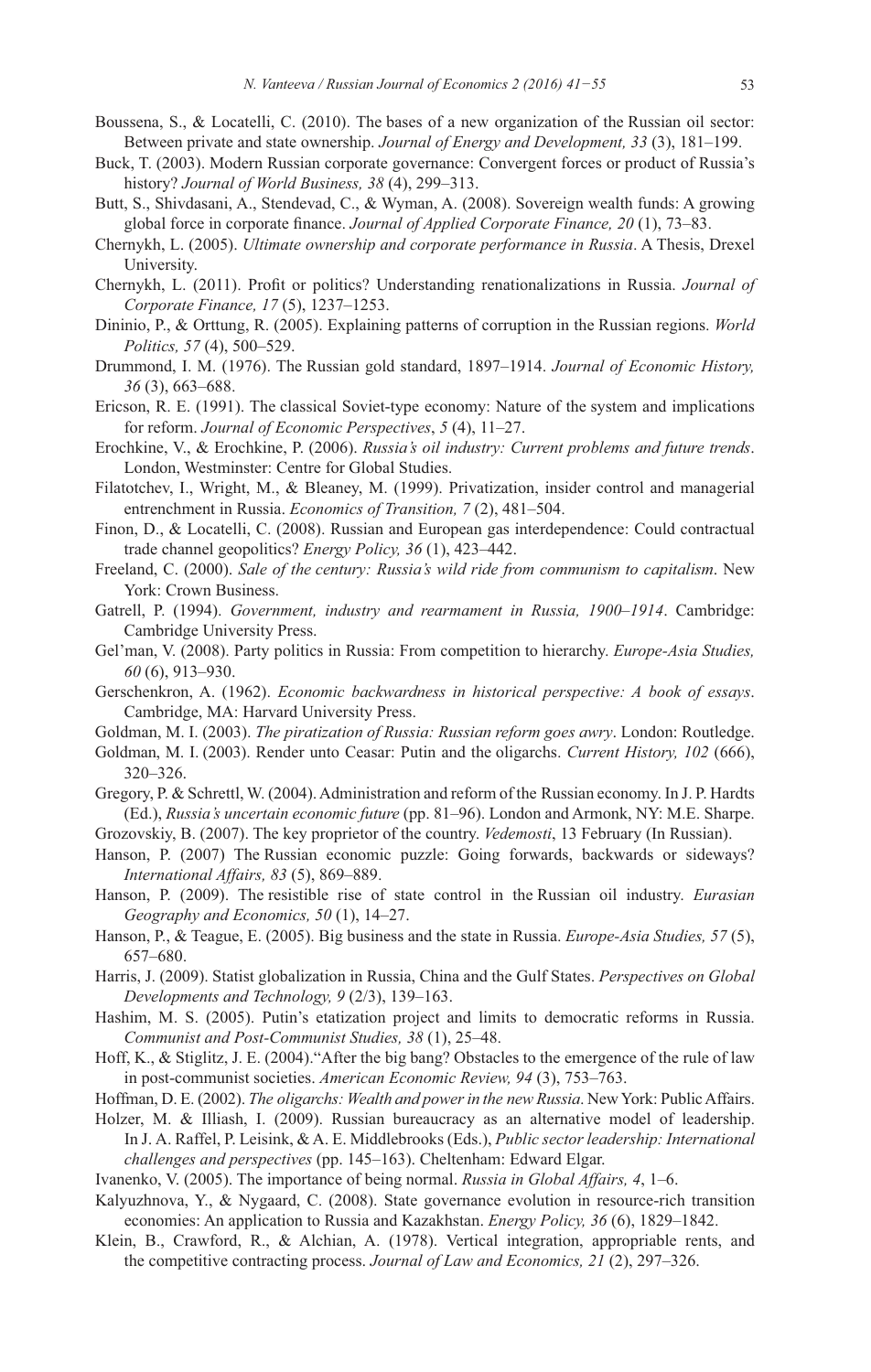- Kramer, J. M. (1988). Political corruption in the U.S.S.R. In A. J. Heidenheimer, M. Johnston, & V. T. Le Vine (Eds.), Political corruption (pp. 449–466). New Brunswick: Transaction Publishers.
- Kudrin, A., & Gurvich, E. (2015). A new growth model for the Russian Economy. Russian Journal of Economics, 1(1), 30–54.
- Kurtzweg, L. (1987). Trends in Soviet gross national product. United States Congress, Joint Economic Committee, Washington, DC.
- Laeven, L. (2001). Insider lending and bank ownership: The case of Russia. Journal of Comparative Economics, 29 (2), 207-229.
- Lane, D. (2000). What kind of capitalism for Russia? A comparative analysis. Communist and Post-Communist Studies, 33 (4), 485-504.
- Lavelle, P. (2004). What does Putin want? Current History, 103 (675), 314–318.
- Lazareva, O., Rachinsky, A., & Stepanov, S. (2007). A survey of corporate governance in Russia. CEFIR/NES Working Paper Series, 103. Centre for Economic and Financial Research at New Economic School, Russia.
- Leeman, W. A. (1963). Capitalism, market socialism, and central planning: Reading in comparative economic systems. Boston, MA: Houghton Mifflin.
- Levitsky, S., & Way, L. (2002). The rise of competitive authoritarianism. Journal of Democracy,  $13(2), 51-65.$
- Libman, A., & Feld, L. (2007). Strategic tax collection and fiscal decentralisation: The case of Russia. CESifo Working Paper, 2031.
- McFaul, M., & Stoner-Weiss, K. (2008). The myth of the authoritarian model: How Putin's crackdown holds Russia back. Foreign Affairs, 87 (1), 68-84.
- Nikonov, V. (2005). Whither Putin: The Putin strategy. Russia in Global Affairs, 3 (1), 68–81.
- Noren, J., & Kurtzweg, L. (1993). The Soviet economy unravels: 1985–1991. United States Congress, Joint Economic Committee, Washington, DC.
- North, D. C. (1991). Institutions. Journal of Economic Perspectives, 5 (1), 97-112.
- North, D. C., & Weingast, B. R. (1989). Constitutions and commitment: The evolution of institutional governing public choice in seventeenth-century England. Journal of Economic History, 49 (4),  $803 - 832.$
- Orttung, R. (2001). Putin's federal reform package: A recipe for unchecked Kremlin power. Demokratizatsiya, 9 (3), 341-349.
- Pipes, R. (2004). Flight from freedom: What Russian think and want. Foreign Affairs, 83 (3), 9–15.
- Pistor, K., & Spicer, A. (1997). Investment funds in mass privatization and beyond: Evidence from Czech Republic and Russia. In I. W. Lieberman, S. Nestor, & R. M. Desai (Eds.), Between state and market: Mass privatization in transition economies. Washington, DC: World Bank Publications.
- Raeff, M. (1962). Home, school and service in the life of the 18<sup>th</sup>-century Russian nobleman. Slavonic and East European Review, 40 (95), 295-307.
- Reuter, O. J., & Remington, T. F. (2009). Dominant party regimes and the commitment problem. Comparative Political Studies, 42 (4), 501-526.
- Robinson, N. (2002). Russia: A state of uncertainty. London: Routledge.
- Ross, C. (2004). Russian politics under Putin. Manchester: Manchester University Press.
- Rutalnd, P. (2000). Putin's path to power. Post-Soviet Affairs, 16 (4), 313-354.
- Sakwa, R. (2008). Putin and the Oligarchs. New Political Economy, 13 (2), 185–191.
- Smith, G. B. (1996). Reforming the Russian legal system. Cambridge: Cambridge University Press.
- Sonin, K. (2000). Inequality, property rights, and economic growth in transition economies: Theory and Russian evidence (Working Paper No. 2K/02). Moscow: Economics Education and Research Consortium.
- Sprenger, C. (2010). State ownership in the Russian economy: Its magnitude, structure and governance problems. Journal of the Institute of Public Enterprise, 33 (1/2), 63–110.
- Stiglitz, J. E. (2002). Globalization and its discontents. New York: W.W. Norton.
- Tompkins, S. R. (1933). Witte as Minister of Finance, 1892-1903. Slavonic and East European Review, 11 (33), 590-606.
- Tompson, W. (2005). Putting Yukos in perspective. Post-Soviet Affairs, 21 (2), 159-181.
- Tompson, W. (2008). Back to the future? Thoughts on the political economy of expanding state ownership in Russia. Les Cahiers Russie, 6. Paris: CERI, Sciences Po University.
- Treisman, D. (2007). Putin's silovarchs. Orbis, 51 (1), 141-153.